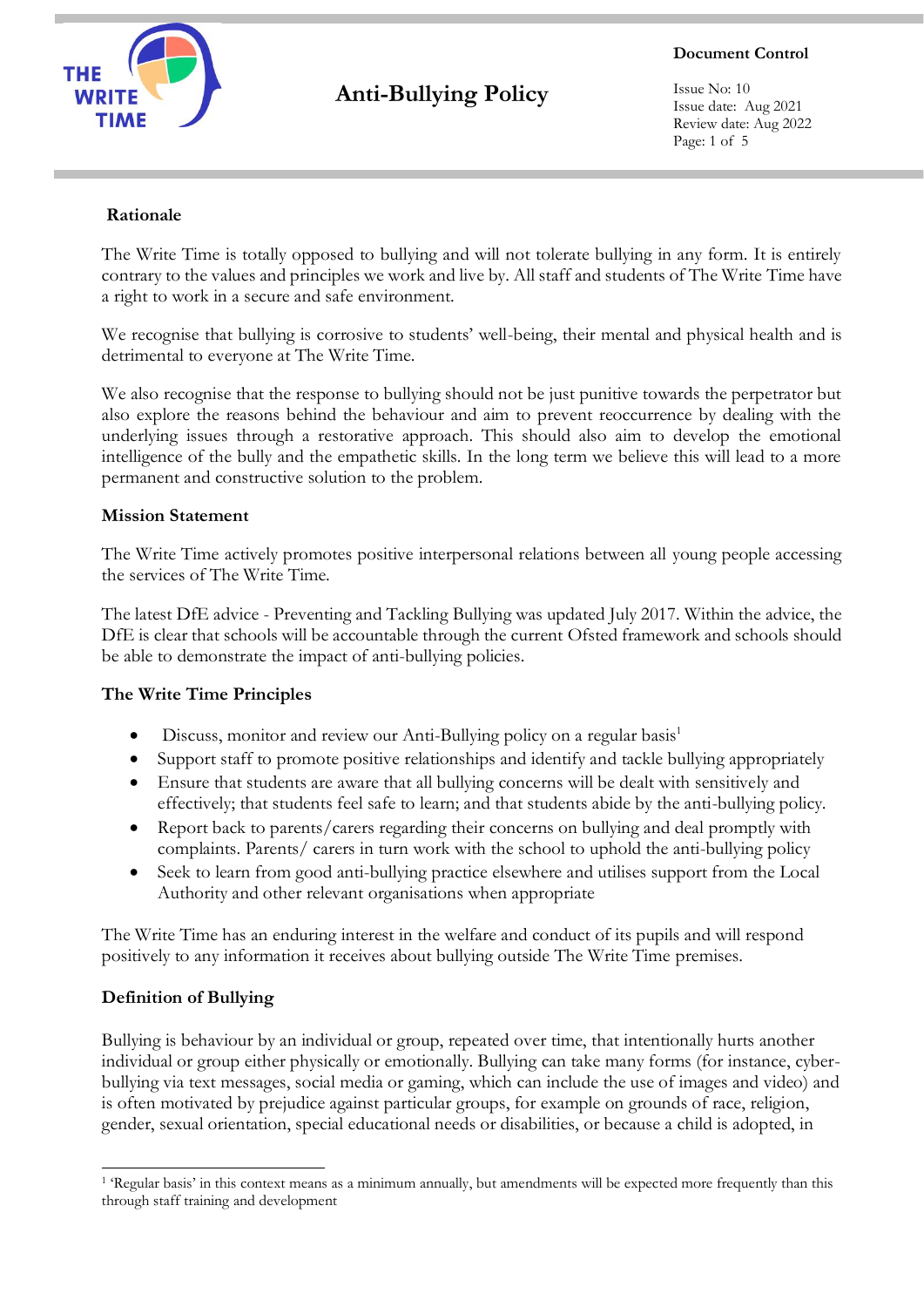

**Document Control**

Issue No: 10 Issue date: Aug 2021 Review date: Aug 2022 Page: 2 of 5

care or has caring responsibilities. It might be motivated by actual differences between children, or perceived differences.

Bullying can include (but is not limited to): name calling, taunting, mocking, making offensive comments, kicking, hitting, taking belongings, inappropriate text messaging and electronic messaging (including through websites, social networking sites and instant messenger), sending offensive or degrading images by phone or via the internet, producing offensive graffiti, gossiping, excluding people from groups and spreading hurtful and untruthful rumours.

### **Forms of bullying Covered by this Policy**

Bullying can happen to anyone. This policy covers all types of bullying including:

- Bullying related to race, religion or culture
- Bullying related to special educational needs
- Bullying related to appearance or health conditions
- Bullying related to sexual orientation
- Bullying of young carers or looked after children or otherwise related to home circumstances
- Sexist or sexual bullying
- Cyber bullying

### **Links with other The Write Time Policies**

Safeguarding and Child Protection, Behaviour Policy, Acceptable use of the Internet Policy

### **Preventing, Identifying and Responding to Bullying**

Mr Alton McDonald (headteacher) will have overall responsibility for student relations – with a focus on bullying, and will support all staff to:

- Work with staff and outside agencies to identify all forms of prejudice-driven bullying
- Actively provide systematic opportunities to develop students' social and emotional skills, including their resilience
- Consider all opportunities for addressing bullying including through the curriculum, through displays, through peer support
- Train all staff<sup>2</sup> to identify bullying and follow our policy and procedures on bullying
- Actively create 'safe spaces' 3 for vulnerable children and young people
- Incidents will be recorded electronically using schoolpod MIS, allowing staff to identify trends and to focus our measures and resources appropriately
- Deal with bullying in a way that looks at the underlying causes as well the particular incidents

<sup>2</sup> Through internal CPD and Safeguarding Level 2 training

<sup>&</sup>lt;sup>3</sup> The Write Time's 'safe space' is the AP office, and students are aware that they can request to go there at any time and request advice, guidance, a 'time out', and support.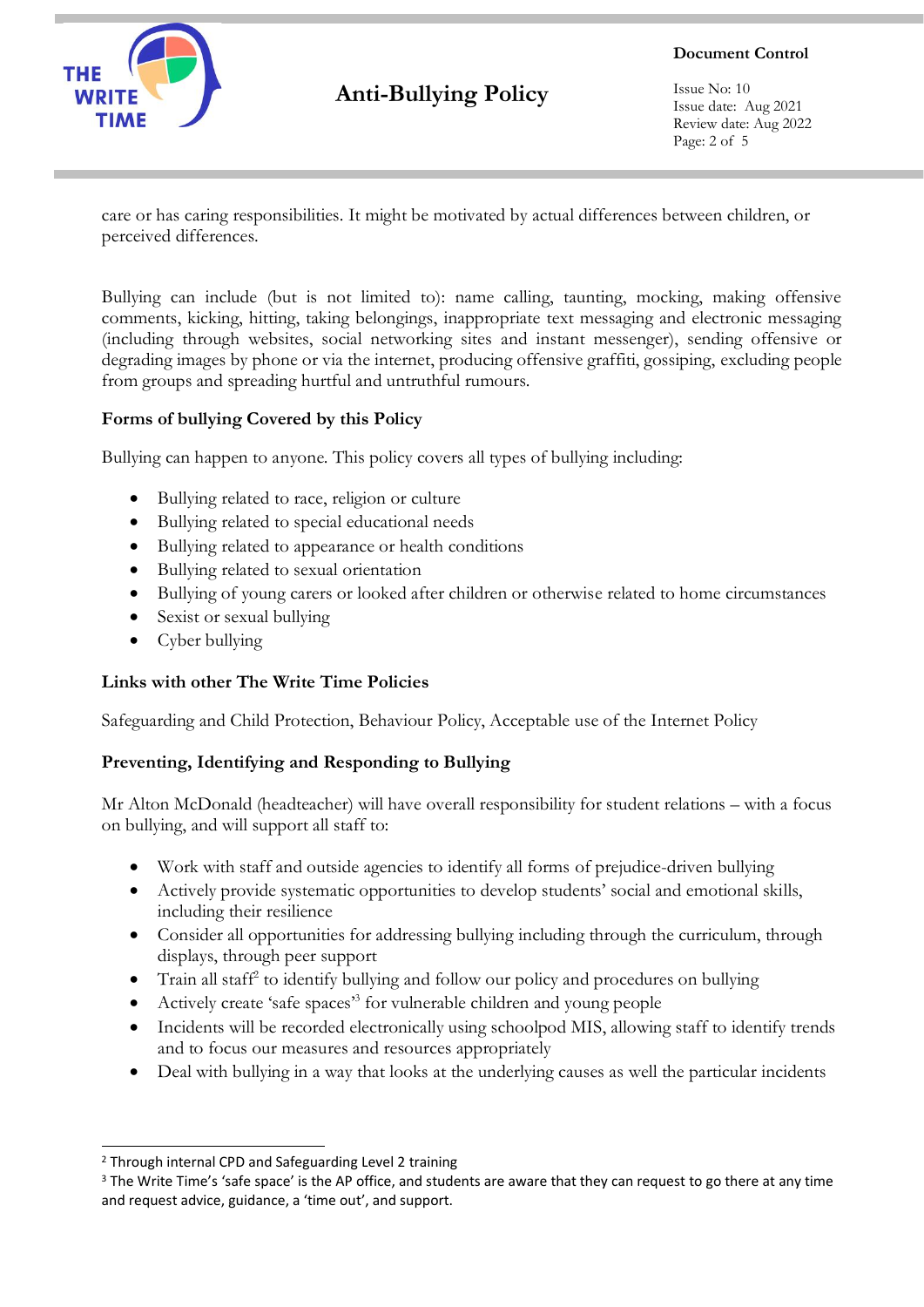

**Document Control**

Issue No: 10 Issue date: Aug 2021 Review date: Aug 2022 Page: 3 of 5

### **Involvement of Students**

We will:

- Regularly monitor children and young people's views on the extent and nature of bullying
- Ensure students know how to express worries and anxieties about bullying
- Include bullying as a standing item on the team meeting agenda<sup>4</sup>
- Ensure all students are aware of the range of sanctions which may be applied against those engaging in bullying
- Involve students in anti-bullying campaigns
- Challenge bullying through restorative approaches
- Publicise the details of helplines
- Offer support to students who have been bullied
- Work with students who have been bullying in order to address the problems they have

### **Liaising with Parents and Carers**

We will:

- Ensure that parents/carers know whom to contact if they are worried about bullying.
- Ensure parents know about our complaints procedure and how to use it effectively.
- Ensure parents/carers know where to access independent advice about bullying.
- Work with parents and the local community to address issues beyond the school that give rise to bullying.

### **Links with Other School Policies and Practices**

This policy links with a number of other policies, practices and action plans including:

- Complaints Policy
- Behaviour Policy
- Confidentiality Policy
- The recording of incidents

### **Monitoring and Review, Policy into Practice**

We will review this policy at least annually as well as if incidents occur that suggest the need for review. We use the guidance by the DfE and the Anti-Bullying Alliance to inform its action planning to prevent and tackle bullying.

### **Responsibilities**

This policy ensures that everyone understands that bullying is not tolerated and understands the steps that will be taken to both prevent and respond to bullying.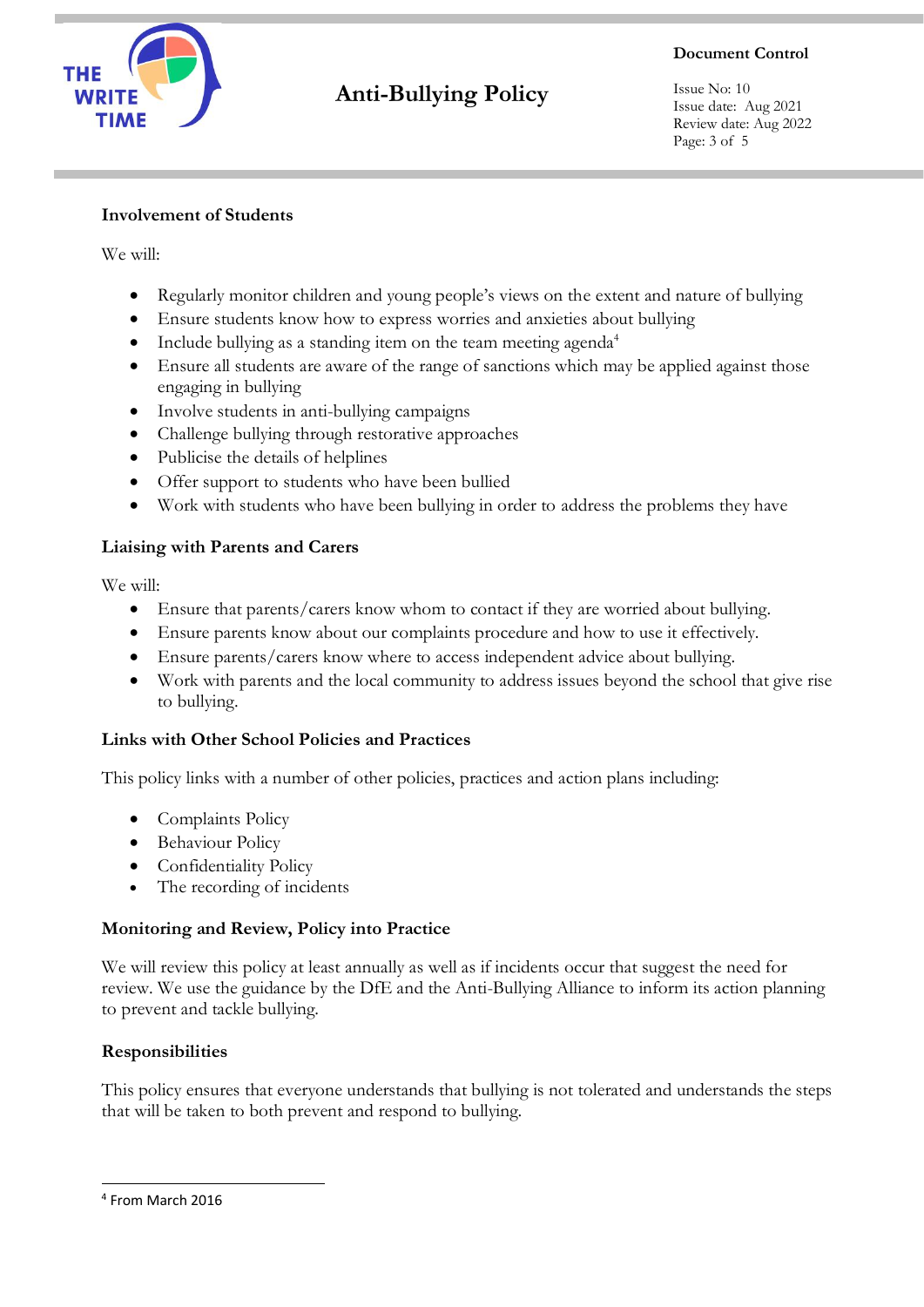

#### **Document Control**

Issue No: 10 Issue date: Aug 2021 Review date: Aug 2022 Page: 4 of 5

### **Appendix 1**

### **Sources of Information and Support**

Anti-Bullying Alliance (ABA) 020 78431901 [http://www.antibullyingalliance.org](http://www.antibullyingalliance.org/)

National Healthy Schools Programme 0844 800911http://www.healthyschools.gov.uk

11 Million (Office of the Children's Commissioner [http://www.11million.org.uk](http://www.11million.org.uk/)

Ofsted [https://ofsted.gov.uk](https://ofsted.gov.uk/)

Act Against Bullying 0845 2302560 [http://actagainstbullying.com](http://actagainstbullying.com/)

Actionwork 01934 815163 [http://www.actionwork.com](http://www.actionwork.com/)

Advisory Centre for Education 0808 8005793 [http://www.ace-ed.org.uk](http://www.ace-ed.org.uk/)

BBC<http://www.bbc.co.uk/schools/bullying>

Beatbullying 0845 3385060 [http://www.beatbullying.org](http://www.beatbullying.org/)

Britkid [http://www.britkid.org](http://www.britkid.org/)

Bully Free Zone 01204 454958 [http://www.bullyfreezone.co.uk](http://www.bullyfreezone.co.uk/)

Bullying Online [http://www.bullying.co.uk](http://www.bullying.co.uk/)

ChildLine 0800 1111 [http://www.childline.org.uk](http://www.childline.org.uk/)

Children: Homes, Advice and Teaching Ltd (C:HAT) 0116 259 3008 [http://chatltd.com](http://chatltd.com/)

Children's Legal Centre 0800 7832187 www.childrenslegalcentre.com

Commission for Racial Equality 020 79390000<http://www.cre.gov.uk/>

Diana Princess of Wales Memorial Award for Young People 0845 3372987 [http://www.diana](http://www.diana-award.org.uk/)[award.org.uk](http://www.diana-award.org.uk/)

Educational Action Challenging Homophobia (EACH) 0808 1000143 [http://www.eachaction.org.uk](http://www.eachaction.org.uk/)

Education for All 020 75931851<http://www.stonewall.org.uk/educationforall> Kidscape 020 77303300 [http://www.kidscape.org.uk](http://www.kidscape.org.uk/)

Leap Confronting Conflict 020 72725630 [http://www.leapconfrontingconflict.org.uk](http://www.leapconfrontingconflict.org.uk/)

Mencap 020 74540454 [http://www.mencap.org.uk](http://www.mencap.org.uk/)